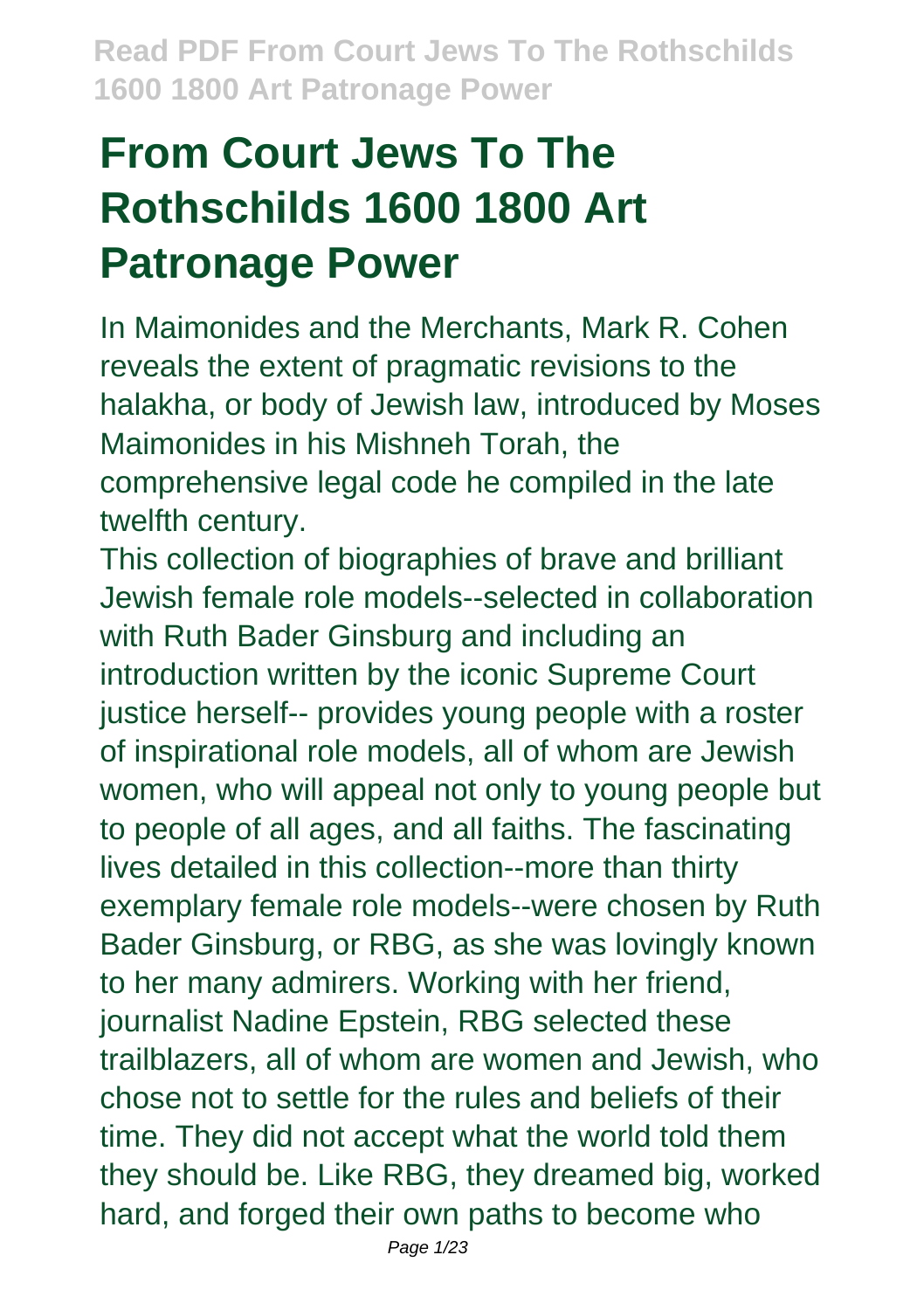they deserved to be. Future generations will benefit from each and every one of the courageous actions and triumphs of the women profiled here. Real Wonder Women, the passion project of Justice Ginsburg in the last year of her life, will inspire readers to think about who they want to become and to make it happen, just like RBG.

Henry Ford is remembered in American lore as the ultimate entrepreneur—the man who invented assembly-line manufacturing and made automobiles affordable. Largely forgotten is his side career as a publisher of antisemitic propaganda. This is the story of Ford's ownership of the Dearborn Independent, his involvement in the defamatory articles it ran, and the two Jewish lawyers, Aaron Sapiro and Louis Marshall, who each tried to stop Ford's war. In 1927, the case of Sapiro v. Ford transfixed the nation. In order to end the embarrassing litigation, Ford apologized for the one thing he would never have lost on in court: the offense of hate speech. Using never-before-discovered evidence from archives and private family collections, this study reveals the depth of Ford's involvement in every aspect of this case and explains why Jewish civil rights lawyers and religious leaders were deeply divided over how to handle Ford.

Written by a sociologist and a journalist, The Death of an American Jewish Community: A Tragedy of Good Intentions recounts the death of a Boston Page 2/23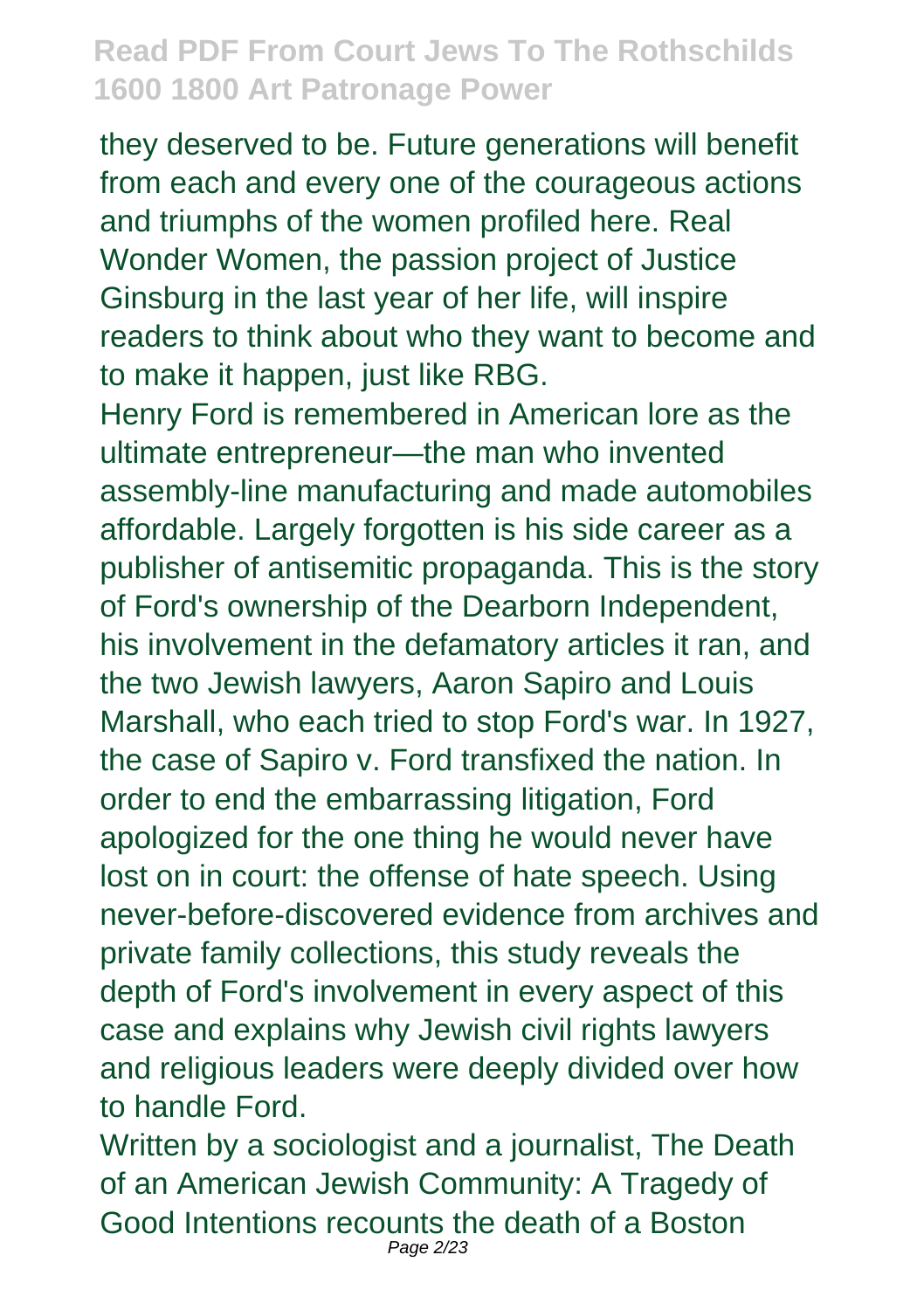community once home to 90,000 Jews residing among African-Americans and white ethnics. The frightening personal testimonies and blatant evidence of manipulated housing prices illustrate how inadequate government regulation of banks can contribute to ethnic conflict and lives destroyed. "There were no winners," the authors warn. Hillel Levine and Lawrence Harmon believe that their findings may be true for American cities in general. Had we learned from what went wrong in Boston blockbusting by a group of banks, federal programs promoting mortgages to people unable to afford them, real estate brokers seeking quick profits —, perhaps the 2008 nationwide real estate meltdown could have been anticipated. The lessons from this book are essential for students of ethnic relations and urban affairs. "This candid, disturbing, and highly readable book recounts how Boston's working-class Jewish neighborhoods were transformed into economically devastated black ghettoes." — The New Yorker "Bankers and realestate brokers still shape the dynamics of daily life in our fragile urban neighborhoods. Levine and Harmon movingly capture the human side of this often destructive process in their story of redlining and blockbusting in Boston during the 1960s. But their book is more than history. It is a lesson about how to understand and improve our cities and neighborhoods, today and in the future." — Raymond Page 3/23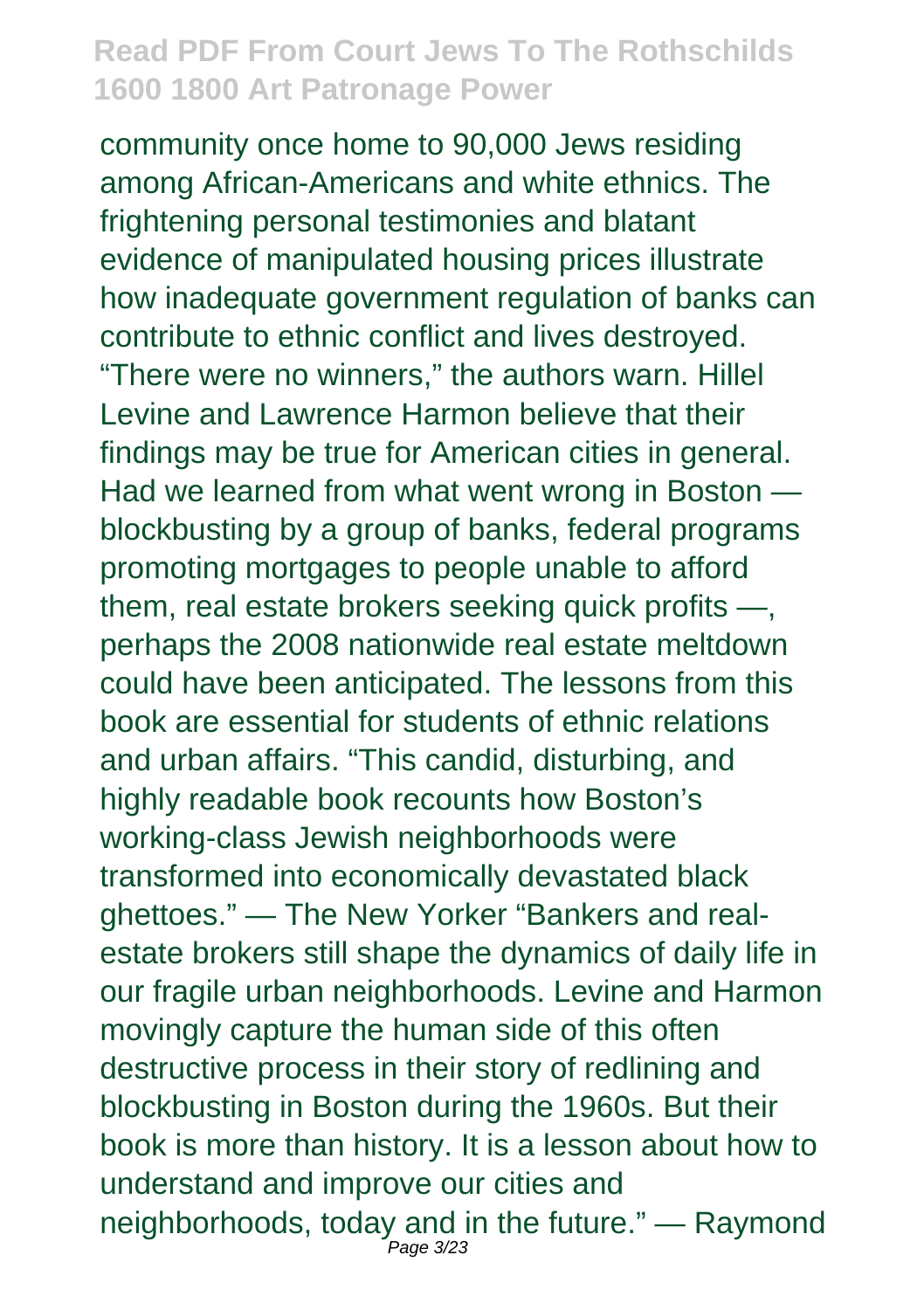L. Flynn, Mayor of Boston, President, U.S. Conference of Mayors "Levine and Harmon are sympathetic to the goals of racial integration but are indignant over the brutality and unfairness that accompanied these orchestrations. Bankers and politicians are indicted here by elaborate court evidence and by supplementary research cited by the authors, who use their insiders' passion (Harmon was born and raised in Dorchester) and professional expertise to forever preserve the cornedbeef flavor of old Blue Hill Avenue. As much an elegiac memory book of old Jewish Boston as a searing indictment against her killers." — Kirkus Reviews "Combines the rigor of good scholarship with the obsessive curiosity of good journalism" — J. Anthony Lukas, Author of Common Ground "What keeps a community alive? What are the social and historical forces that shape or stifle its aspirations? When does a community soar and when does it yield to resignation? These and other questions take on an urgency of their own in Hillel Levine and Lawrence Harmon's perceptive, brilliant, and disturbing inquiry." — Elie Wiesel, University Professor and Andrew W. Mellon Professor in the Humanities, Boston University "Levine and Harmon have written a prophetic indictment of the real estate speculation and elite indifference that, along with black crimes, destroyed Boston's most vibrant Jewish neighborhoods. Have the courage to take Page 4/23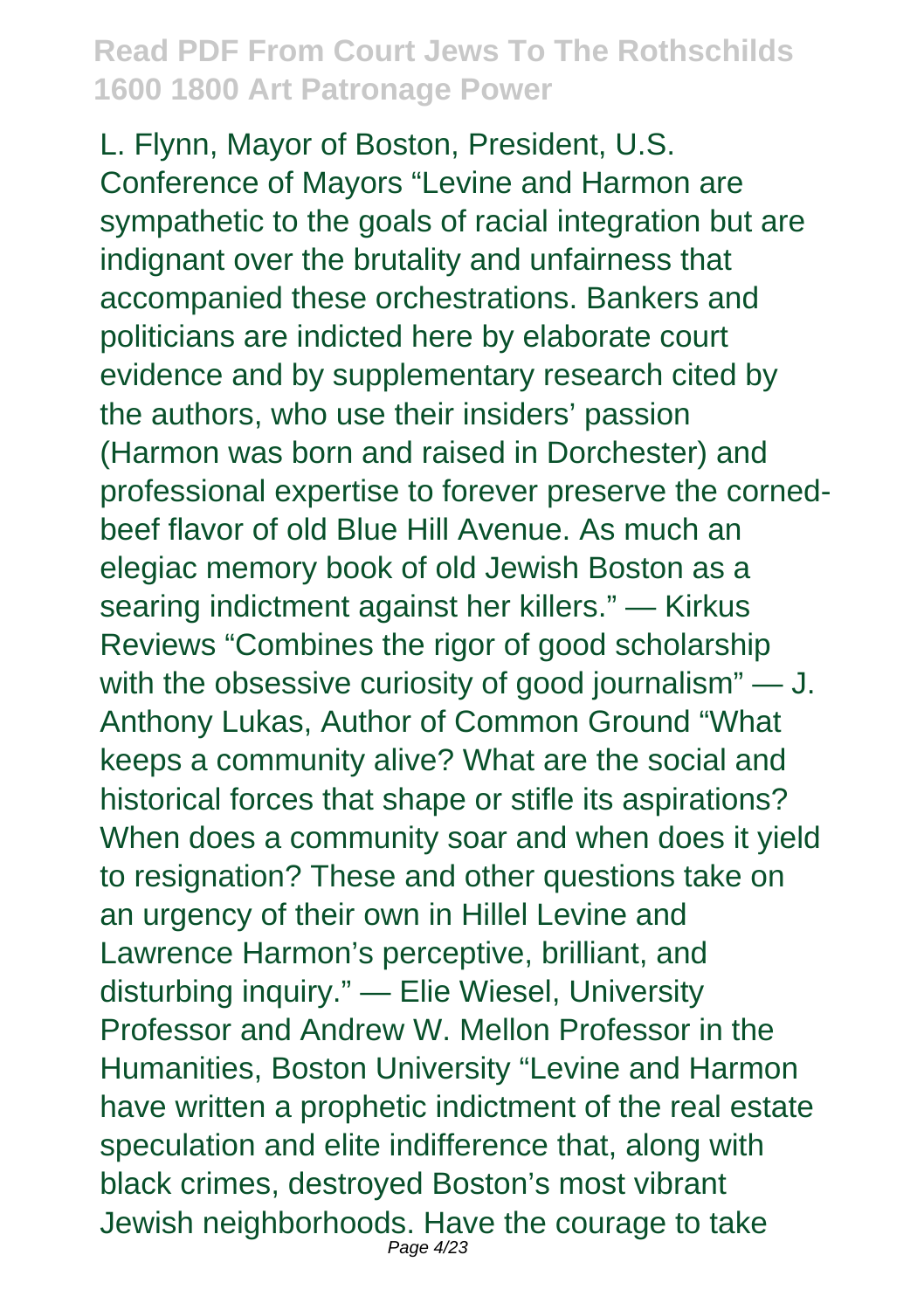their terrible journey; you will not return unchanged!" — Jim Sleeper, Author of The Closest of Strangers: Liberalism and the Politics of Race in New York "This engagingly written and brilliantly illuminating portrait of the destruction of a vibrant Jewish community radically revises our understanding of the process of neighborhood change. The authors also break new ground in portraying the critical role of social class in American life and the powerful, if unconscious, class bias of Jewish communal leaders." — Charles E. Silberman, Author of A Certain People: American Jews and Their Lives **Today** 

Studies in the Making of the Early Hebrew Book is a collection of twenty-four essays on various aspects of Hebrew book production in the 16th-18th centuries. The subject matter encompasses little known printing-presses, makers of Hebrew books, book arts, and related subjects.

A sweeping portrait of the turmoil of the twentieth century and the legacy of immigration, as seen through the German-American family of the celebrated book publisher Kurt Wolff A literary gem researched over a year the author spent living in Berlin, Endpapers excavates the extraordinary histories of the author's grandfather and father: the renowned publisher Kurt Wolff, dubbed "perhaps the twentieth century's most discriminating publisher" by the New York Times Book Review, and his son Page 5/23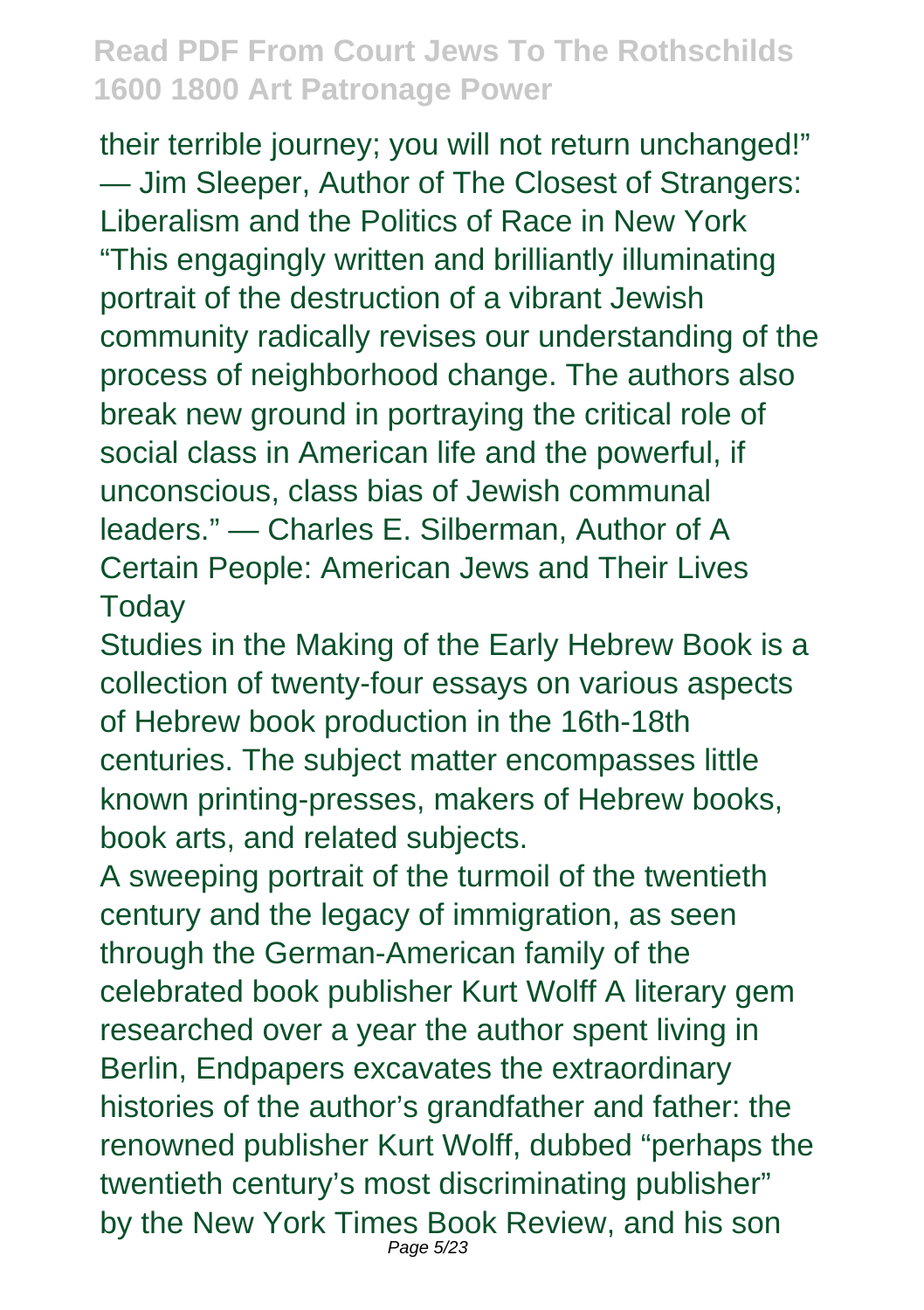Niko, who fought in the Wehrmacht during World War II before coming to America. Kurt Wolff was born in Bonn into a highly cultured German-Jewish family, whose ancestors included converts to Christianity, among them Baron Moritz von Haber, whose desire to demand satisfaction in a duel sparked off bloody antisemitic riots. Always bookish, Kurt became a publisher at twenty-three, setting up his own firm and publishing Franz Kafka, Joseph Roth, Karl Kraus, and many other authors whose books would soon be burned by the Nazis. Fleeing Germany in 1933, a day after the Reichstag fire, Kurt and his second wife, Helen, sought refuge in France, Italy, and ultimately New York, where in a small Greenwich Village apartment they founded Pantheon Books. Pantheon would soon take its own place in literary history with the publication of Nobel laureate Boris Pasternak's novel Doctor Zhivago, and as the conduit that brought major European works to the States. But Kurt's taciturn son Niko, offspring of his first marriage to Elisabeth Merck, was left behind in Germany, where despite his Jewish heritage he served the Nazis on two fronts. As Alexander Wolff visits dusty archives and meets distant relatives, he discovers secrets that never made it to the land of fresh starts, including the connection between Hitler and the family pharmaceutical firm E. Merck, and the story of a half-brother Niko never knew. With surprising revelations from never-before-published Page 6/23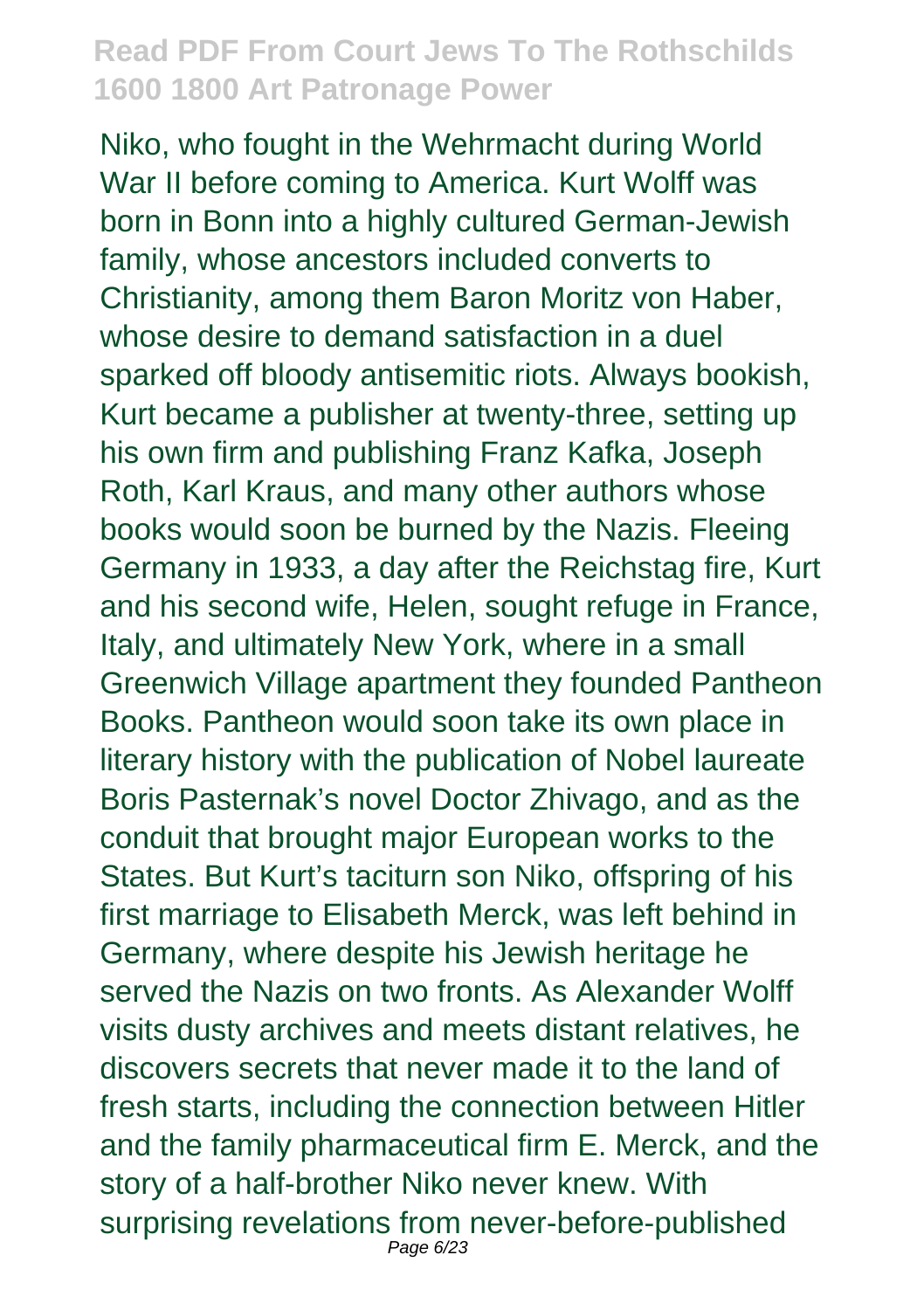family letters, diaries, and photographs, Endpapers is a moving and intimate family story, weaving a literary tapestry of the perils, triumphs, and secrets of history and exile.

The period of court absolutism and early capitalism extended from the end of the Renaissance to the Enlightenment. A new world view was created, along with a new type of individual possessing new economic orientations to the marketplace and new social attitudes deriving from such concerns. The unified political and religious world of medieval Europe broke into parts: national differentiation and religious options abounded. The autonomy of the nation-state created a need for new attitudes toward religious minorities, even despised ones such as the Jews.The court Jew phenomenon, as Selma Stern details, was inextricably linked to these larger developments, including the emancipation of Jews as a whole. Dr. Stern's work is an effort to reconstruct this unusual group of Jews who became politically and economically influential and through that mechanism were able to enhance Jewish community life as a whole. In his very existence the court Jew necessarily enlarged, beyond its original meaning, the concept of free expression in European societies.As the dominating idea of defending one church and one emperor collapsed under the weight of the new European system of power balances, a new conception of the Jew developed, one of a Page 7/23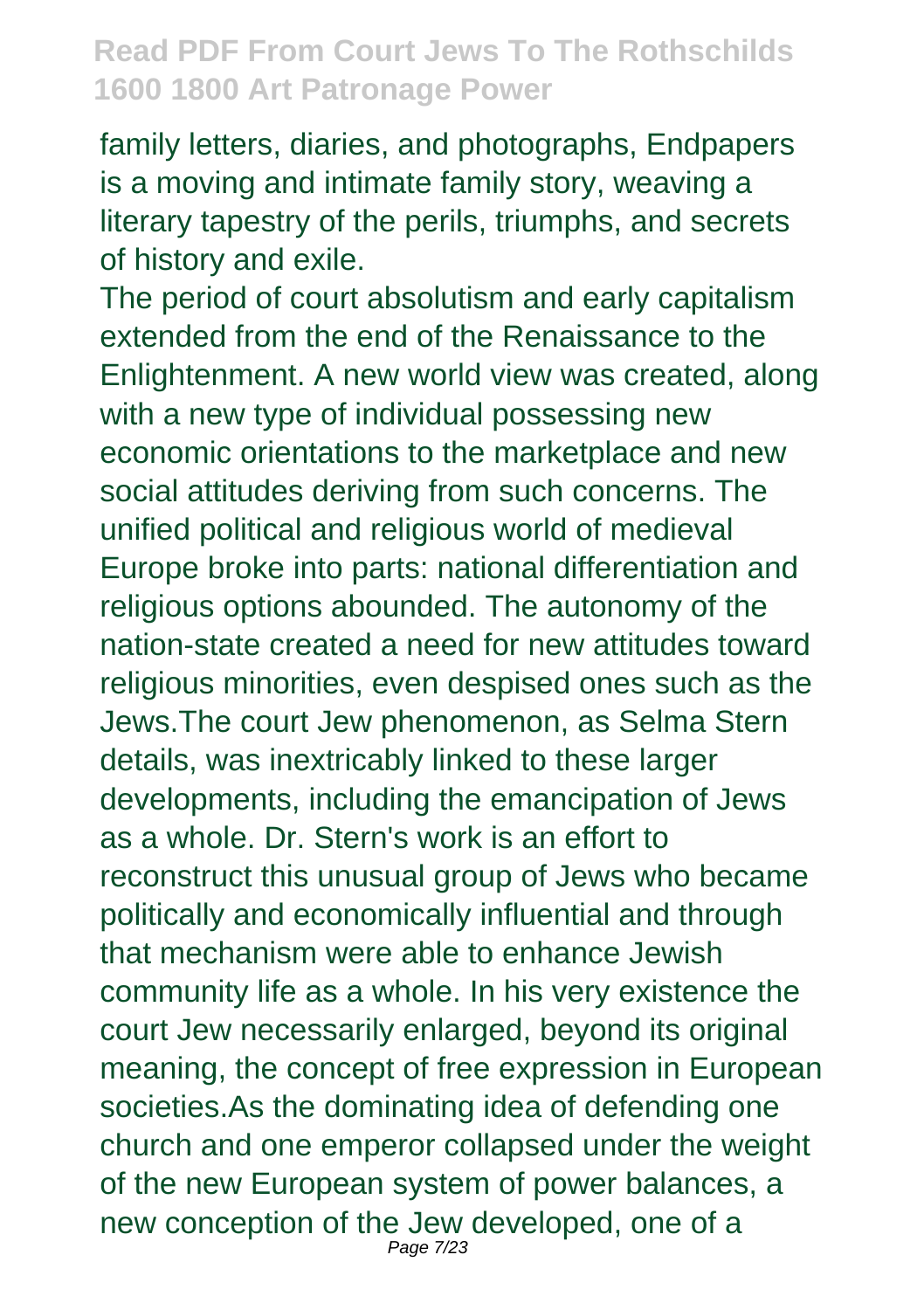transforming agent in economic and political positions. With trade no longer condemned as sinful, collecting interest for loans no longer prohibited, and the merchant no longe'r compared to a thief, the Jewish money changer and tradesman came to be viewed in a more favorable light. In this new environment, the claims of Christianity remained supreme, but the rights of religious minorities were considered.At the time of the book's initial appearance, the Saturday Review hailed it as a "picturesque work giving evidence of great writing talent." The reviewer went on to note that "Dr. Stern's work provided exhaustive historical background of European Jewry - from 1650 to 1750 that period during which the modern European genius emerged." Dr. Stern's work relies heavily upon European archives up to 1938, when the advances of Nazism made further work impossible. As a result, what was started in Europe was completed in America.

A contentious debate lingers over whether Franklin Delano Roosevelt turned his back on the Jews of Hitler's Europe. FDR and the Jews reveals a concerned leader whose efforts on behalf of Jews were far greater than those of any other world figure but whose moral leadership was tempered by the political realities of depression and war.

Jewish Justices of the Supreme Court examines the lives, legal careers, and legacies of the eight Jews Page 8/23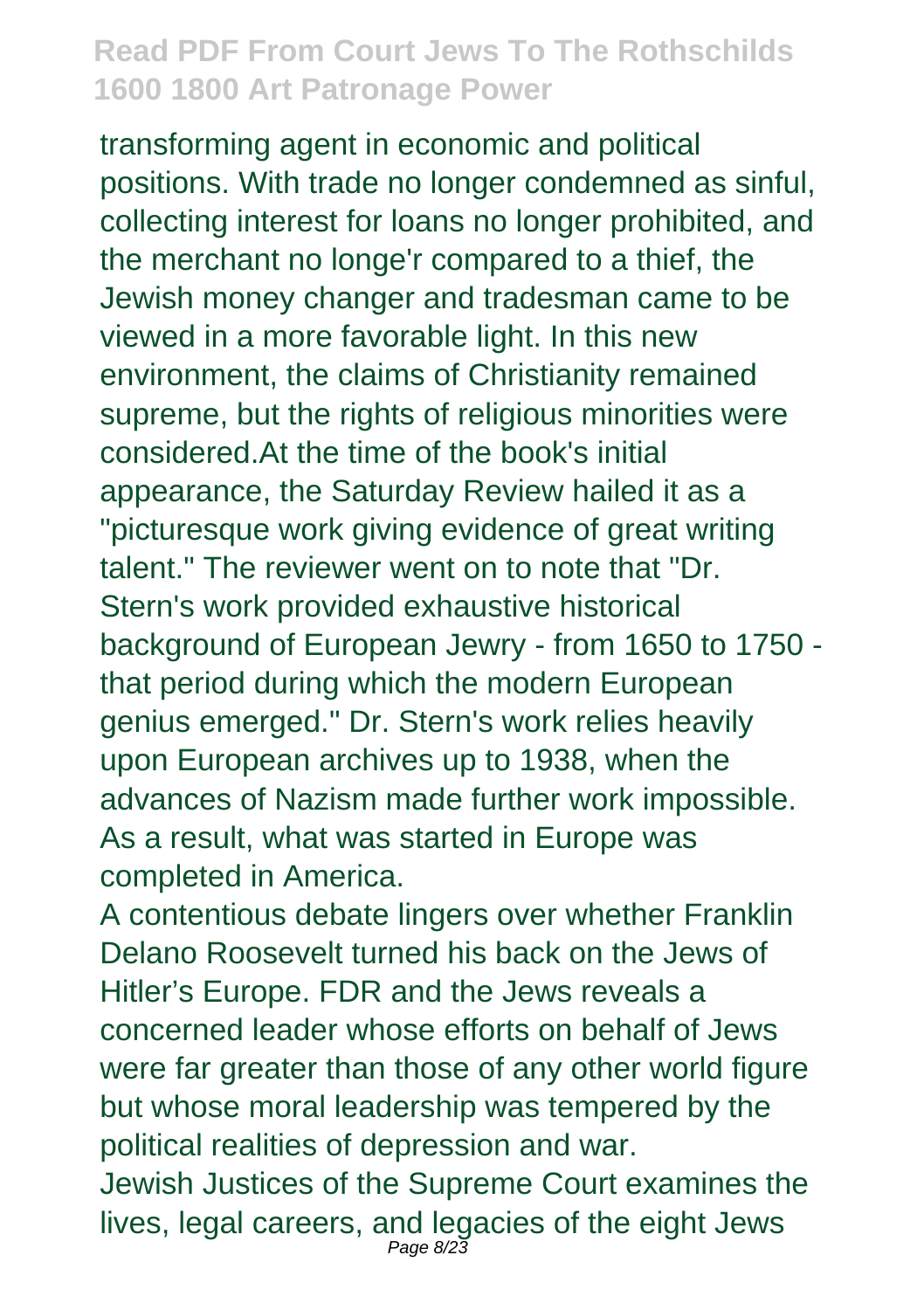who have served or who currently serve as justices of the U.S. Supreme Court: Louis D. Brandeis, Benjamin Cardozo, Felix Frankfurter, Arthur Goldberg, Abe Fortas, Ruth Bader Ginsburg, Stephen G. Breyer, and Elena Kagan. David Dalin discusses the relationship that these Jewish justices have had with the presidents who appointed them, and given the judges' Jewish background, investigates the antisemitism some of the justices encountered in their ascent within the legal profession before their appointment, as well as the role that antisemitism played in the attendant political debates and Senate confirmation battles. Other topics and themes include the changing role of Jews within the American legal profession and the views and judicial opinions of each of the justices on freedom of speech, freedom of religion, the death penalty, the right to privacy, gender equality, and the rights of criminal defendants, among other issues. Court JewContribution to the History of Absolutism in EuropeRoutledge

Lev Berdnikov offers us 28 biographies spanning five centuries of Russian Jewish history, and each portrait opens a new window onto the history of Eastern Europe's Jews, illuminating dark corners and challenging widely-held conceptions about the role of Jews in Russian history.

Intro -- Contents -- Foreword -- Preface -- Note on Terminology -- Introduction -- Chapter 1 From Fez to Page 9/23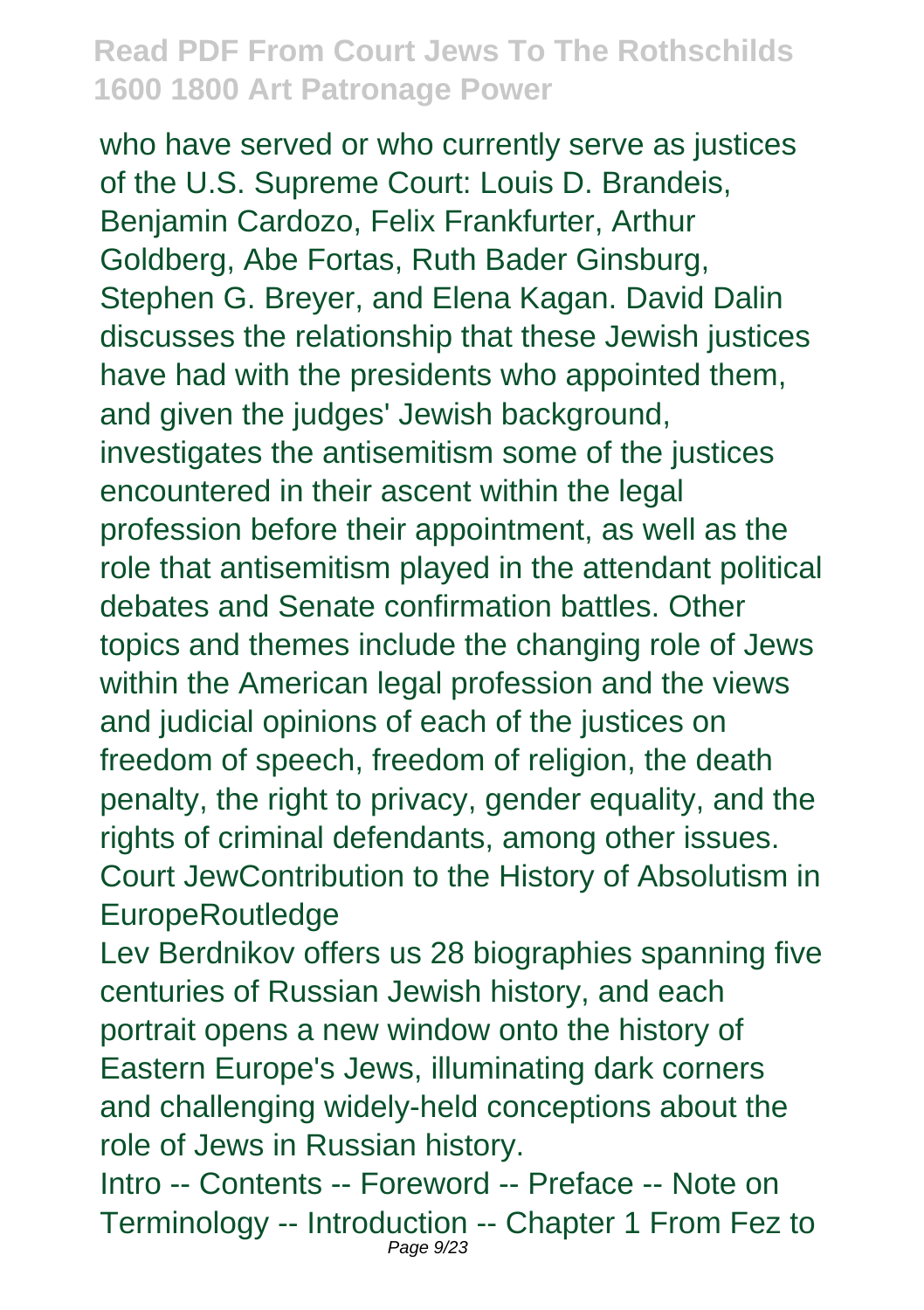Madrid -- Chapter 2 Jews in Morocco -- Chapter 3 Between the Dutch Republic and Morocco -- Chapter 4 Privateering, Prison, and Death -- Chapter 5 After Samuel: The Pallache Family -- Conclusion -- Notes -- Glossary -- Bibliography -- Index -- A -- B -- C -- D -- E -- F -- G -- H -- I -- J -- K -- L -- M -- N -- O -- P -- Q -- R -- S -- T -- U -- V -- W -- Y -- Z.

In The Future of the Jews, Stuart E. Eizenstat, a senior diplomat of international reputation, surveys the major geopolitical, economic, and security challenges facing the world in general, and the Jewish world and the United States in particular. These forces include the shift of power and influence from the United States and Europe to the emerging powers in Asia and Latin America; globalization and the new information age; the battle for the direction of the Muslim world; nontraditional security threats; changing demographics, which pose a particular challenge for Jews worldwide and the rise of a new anti-Semitism that seeks to delegitimize Israel as a Jewish state. He also discusses the enduring nature of and challenges to the strategic alliance between the United States and Israel. In an extensive new foreword to the paper edition, Eizenstat addresses crucial developments affecting the Jewish people since the book first appeared in 2012, including increasing tensions in the Middle East, the digital revolution and NSA revelations, declining optimism on the Arab Spring, the Israeli-Palestinian peace Page 10/23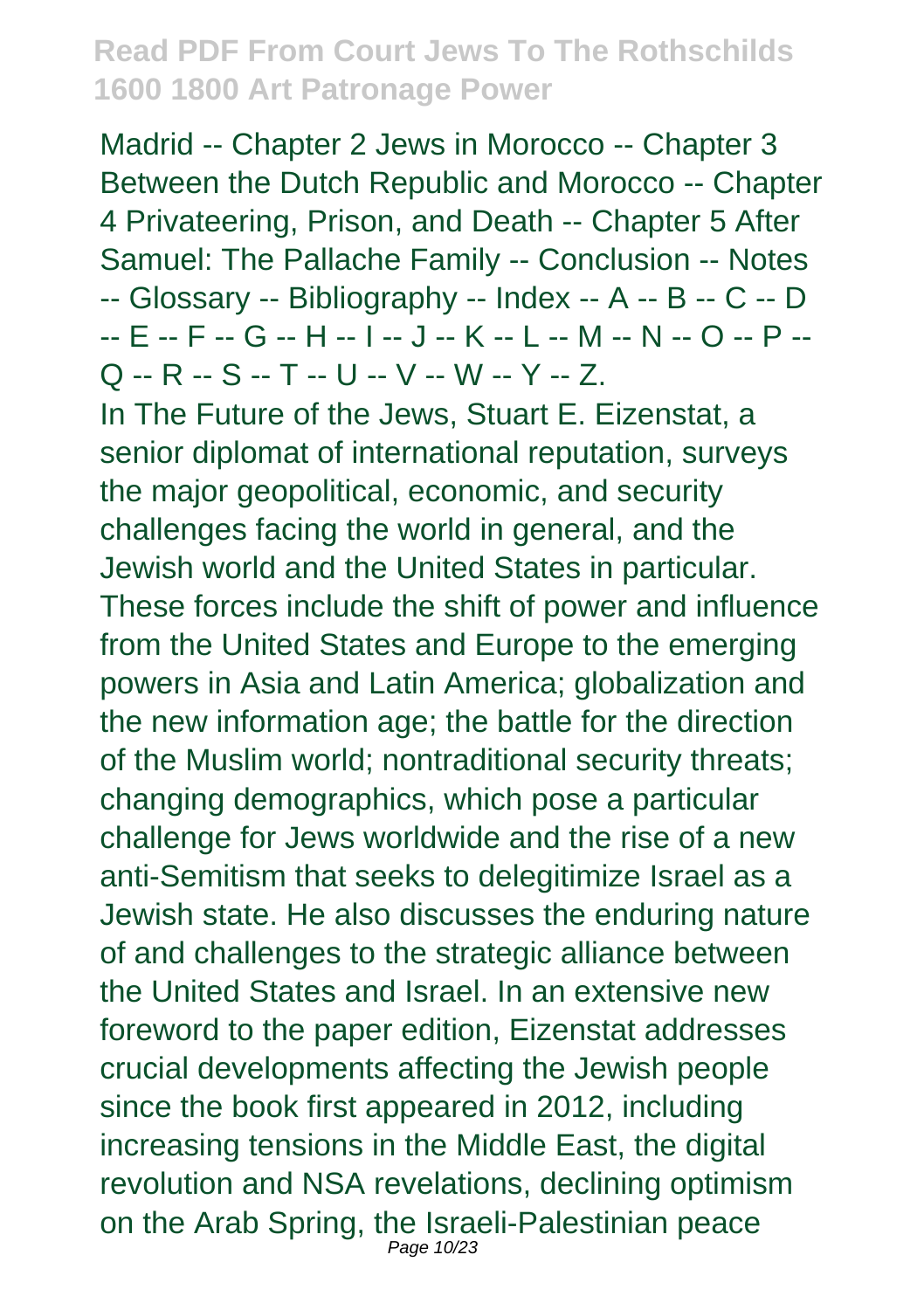process, the revival of anti-Semitism. In addition, he reflects on the changing identify of American Jews as revealed by the Pew Center Survey of U.S. Jews (2013). Eizenstat s provocative analysis will be of interest to everyone concerned about the future of Jews worldwide and in Israel and the United States role in a world that is confronting unprecedented simultaneous, cataclysmic changes."

"Part I addresses the idea itself and considers its ramifications. Richard I. Cohen focuses on the nexus between notions of 'Jewish contribution' and those of 'Jewish superiority', David N. Myers shifts the focus from 'contribution' to 'civilization', arguing that the latter term often served the interests of Jewish intellectuals far better, and Moshe Rosman shows how the current emphasis on multiculturalism has given the idea of a 'Jewish contribution' new life. Part II turns to the relationship between Judaism and other monotheistic cultures. Elliott Horowitz's essay on the sabbath serves as an instructive test-case for the dynamic and complexity of the 'contribution' debate and a pointer to more general, theoretical issues.

Covering the story of prejudice against Jews from the time of Christ through the rise of Nazi Germany, this work presents a balanced, careful assessment of this egregious human failing that is nearly ubiquitous in the history of Europe.

"A scholarly but eminently readable tracing of the Page 11/23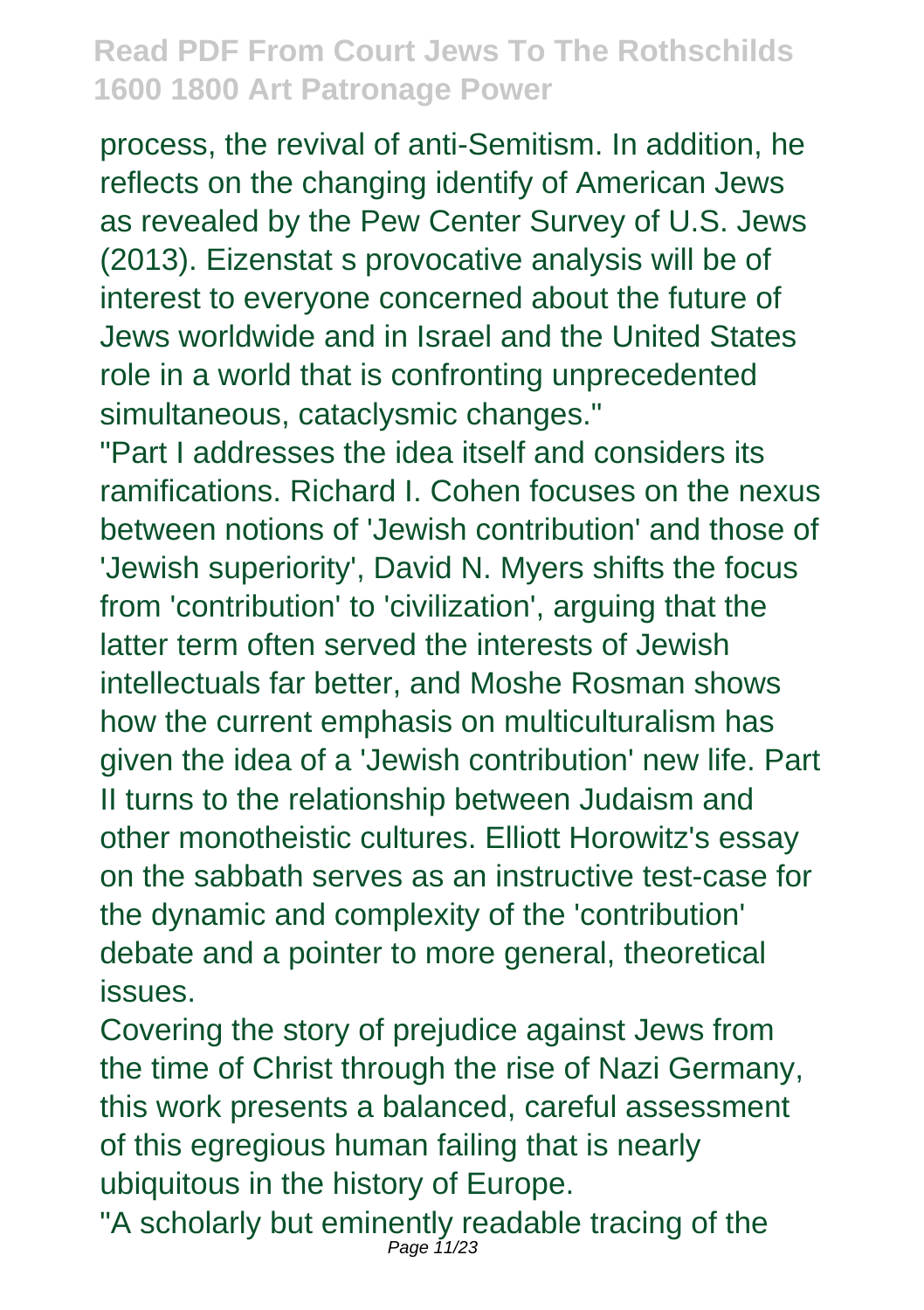#### sources and recurring themes of anti-Semitism."--Library Journal

Anti-Semitism is on the rise. And organized anti-Semitism is moving from the fringes to the center of public life. Now Ginsberg puts the new anti-Jew feelings under the powerful microscope of history and documents the uses of organized anti-Semitism on the national political agenda.

A scholar of law and religion uncovers a surprising origin story behind the idea of the separation of powers. The separation of powers is a bedrock of modern constitutionalism, but striking antecedents were developed centuries earlier, by Jewish scholars and rabbis of antiquity. Attending carefully to their seminal works and the historical milieu, David Flatto shows how a foundation of democratic rule was contemplated and justified long before liberal democracy was born. During the formative Second Temple and early rabbinic eras (the fourth century BCE to the third century CE), Jewish thinkers had to confront the nature of legal authority from the standpoint of the disempowered. Jews struggled against the idea that a legal authority stemming from God could reside in the hands of an imperious ruler (even a hypothetical Judaic monarch). Instead scholars and rabbis arqued that such authority lay with independent courts and the law itself. Over time, they proposed various permutations of this ideal. Many of these envisioned distinct juridical and Page 12/23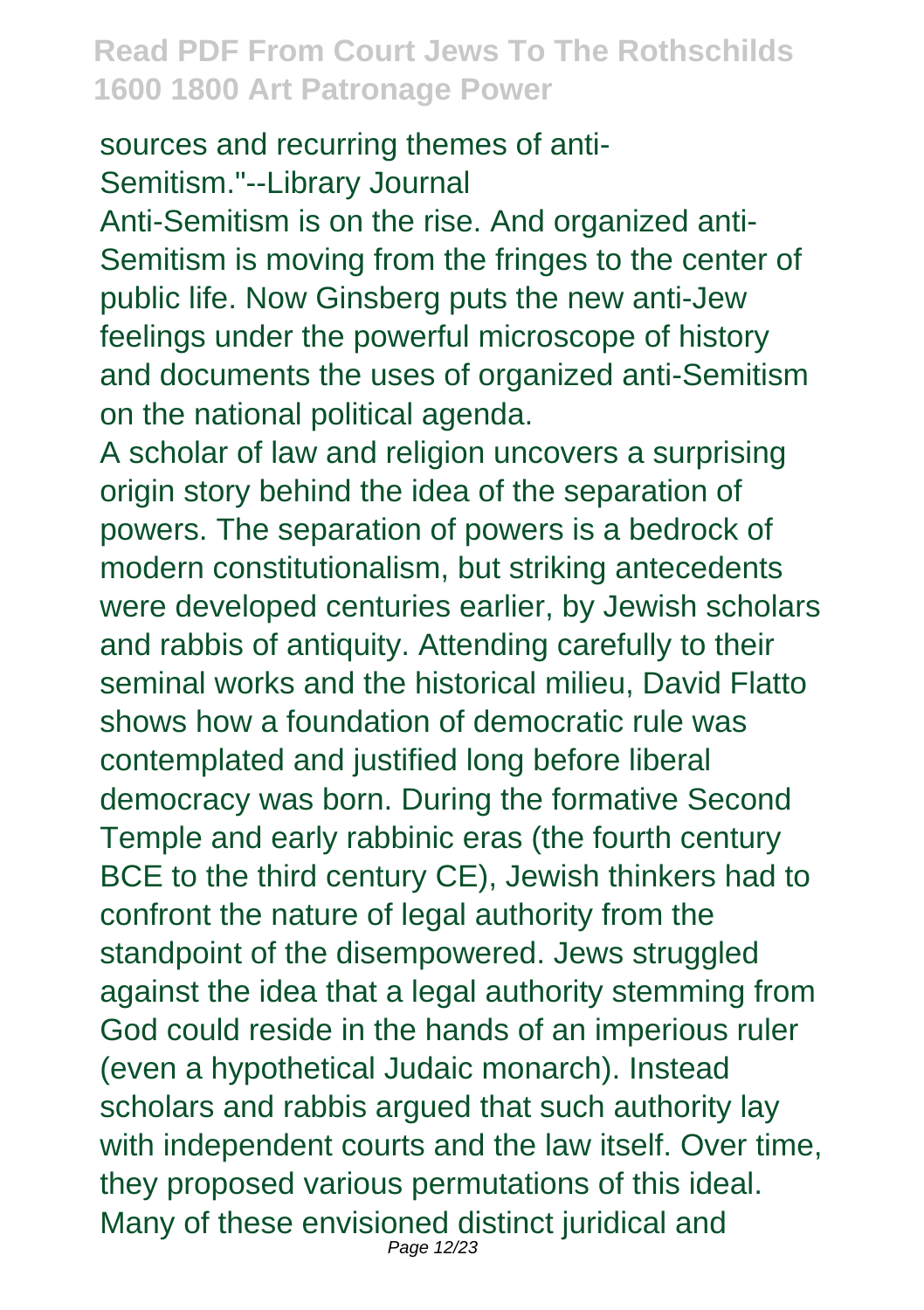political powers, with a supreme law demarcating the respective jurisdictions of each sphere. Flatto explores key Second Temple and rabbinic writings—the Qumran scrolls; the philosophy and history of Philo and Josephus; the Mishnah, Tosefta, Midrash, and Talmud—to uncover these transformative notions of governance. The Crown and the Courts argues that by proclaiming the supremacy of law in the absence of power, postbiblical thinkers emphasized the centrality of law in the people's covenant with God, helping to revitalize Jewish life and establish allegiance to legal order. These scholars proved not only creative but also prescient. Their profound ideas about the autonomy of law reverberate to this day. Based on recently discovered documents, Rafael Medoff reassesses the hows and whys behind the Franklin D. Roosevelt administration's fateful policies concerning European Jewry during the Holocaust. "Home to a collection of Jewish art that is unparalleled in size and historical and geographical scope, the Jewish Museum in New York City contains works which date from the antiquity of the Jewish people in Ancient Israel to contemporary pieces that reflect modern responses to the Jewish experience."--Amazon.com description. Digging into newly declassified archives, Dan Porat unearths the story of Jews prosecuted by the State of Israel for Nazi collaboration. Over time courts and Page 13/23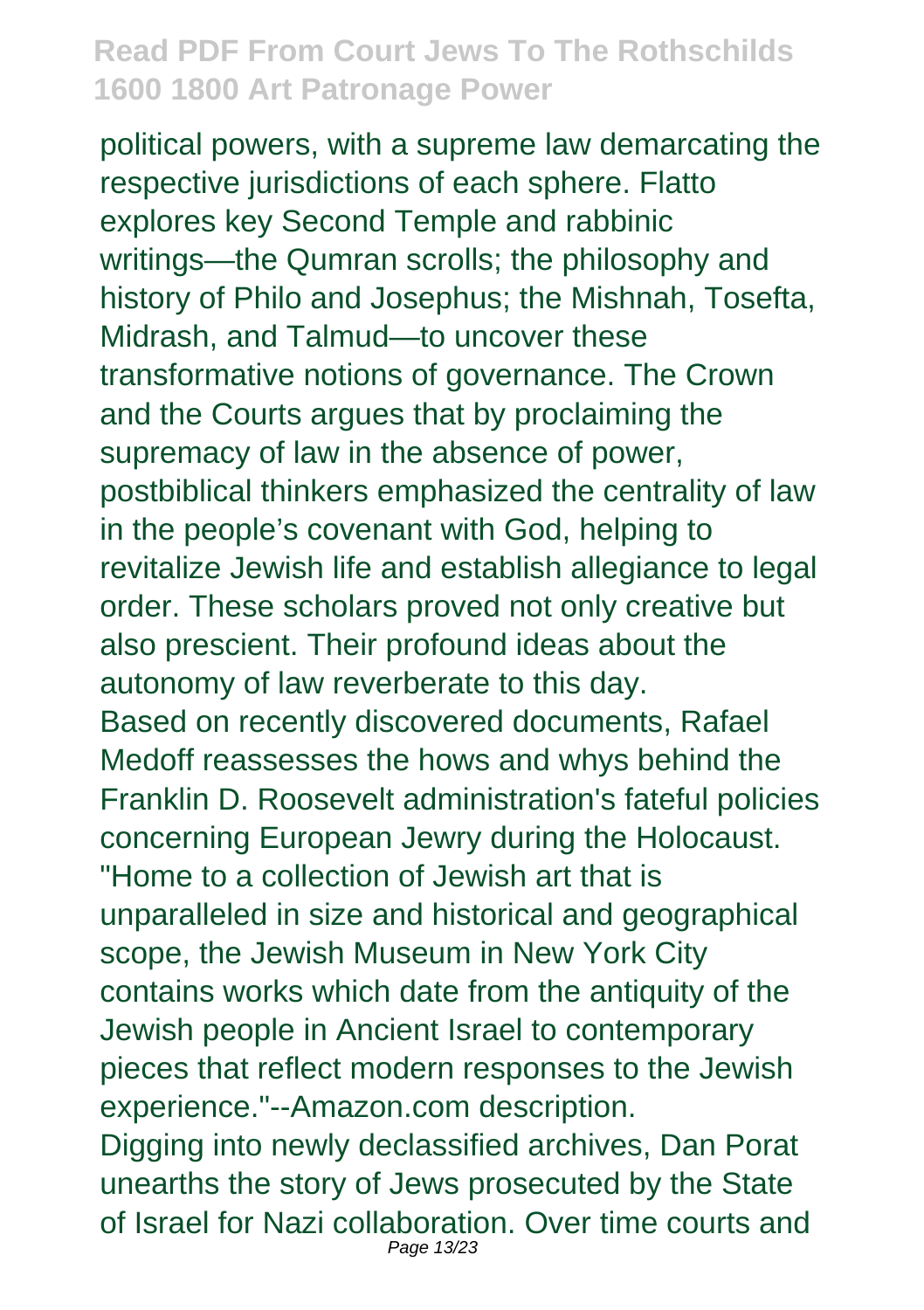the public came to see Jewish ghetto administrators or kapos as tragic figures. Rigorous yet humane, Porat invites us to rethink ideas about victimhood, justice, and collective memory.

It is night. The moon shines and the stars glimmer in the midst of a serene but cheerless sky; the sharp whistlings of the north wind, that fatal, dry, and icy breeze, ever and anon burst forth in violent gusts. With its harsh and cutting breath, it sweep

From Court Jews to the Rothschilds 1600-1800 is a groundbreaking study that examines the role of Jews as agents in the service of many kinds of patrons, from local nobles to emperors. In addition to collecting and commissioning precious jewelry and works of art for the court, they provided all manner of goods, including military equipment and supplies. Many Jews also made important contributions to architecture by financing and implementing large building projects. Some maintained the ruler's mint, collected taxes, and assisted in diplomatic negotiations. Court Jews often became extremely wealthy and powerful members of society, some of them adopting the lifestyles, dress, and even architecture of their patrons, while remaining true to their religious origins. In many cases they were generous benefactors of their own communities, establishing schools and synagogues, printing books, commissioning ceremonial objects, and acting as patrons of the arts. This book is illustrated with stunning photographs of objects commissioned by and associated with Court Jews from collections all over Europe, America and Israel. It charts the development of the Court Jew phenomenon from early Islamic times through to the early 1800s, with particular emphasis on the 17th and 18th centuries. It includes short biographies of outstanding figures - among them several Page 14/23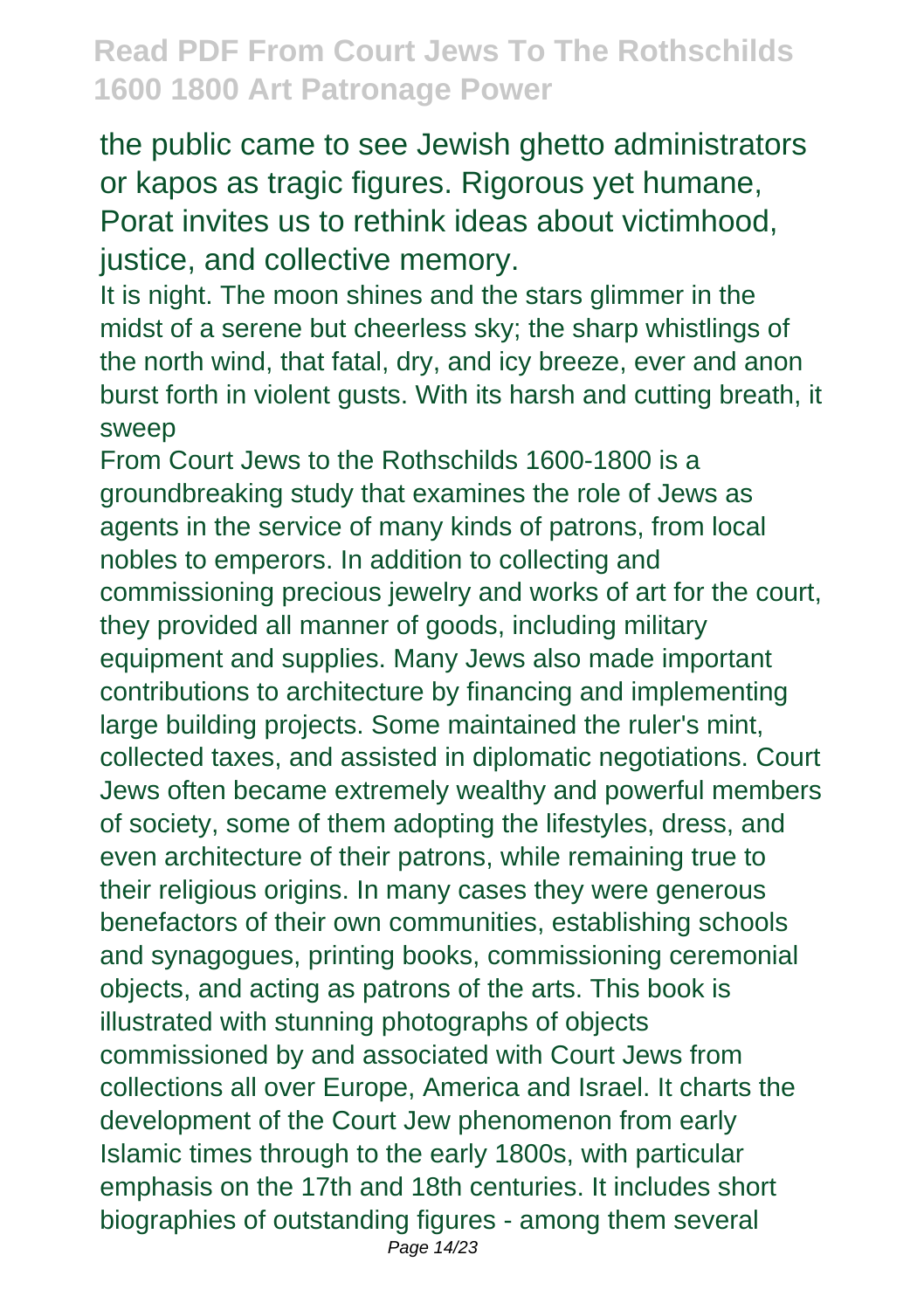women, such as Gluckl of Hameln and Esther Liebmann with an account of their achievements and of their relationship to Jewish communities and to general society. This is the first book to discuss the cultural transformation of Court Jews in the context of Baroque art and architecture, and the first to illustrate such a diverse representative selection of works.

As the longest serving federal judge in the state, Gus J. Solomon (1906-1987) was a grassroots liberal leader who helped shape the way Oregonians live

In the aftermath of World War II, virtually all European countries struggled with the dilemma of citizens who had collaborated with Nazi occupiers. Jewish communities in particular faced the difficult task of confronting collaborators among their own ranks—those who had served on Jewish councils, worked as ghetto police, or acted as informants. European Jews established their own tribunals—honor courts—for dealing with these crimes, while Israel held dozens of court cases against alleged collaborators under a law passed two years after its founding. In Jewish Honor Courts: Revenge, Retribution, and Reconciliation in Europe and Israel after the Holocaust, editors Laura Jockusch and Gabriel N. Finder bring together scholars of Jewish social, cultural, political, and legal history to examine this little-studied and fascinating postwar chapter of Jewish history. The volume begins by presenting the rationale for punishing wartime collaborators and purging them from Jewish society. Contributors go on to examine specific honor court cases in Allied-occupied Germany and Austria, Poland, the Netherlands, and France. One essay also considers the absence of an honor court in Belgium. Additional chapters detail the process by which collaborators were accused and brought to trial, the treatment of women in honor courts, and the unique political and social place of honor courts in the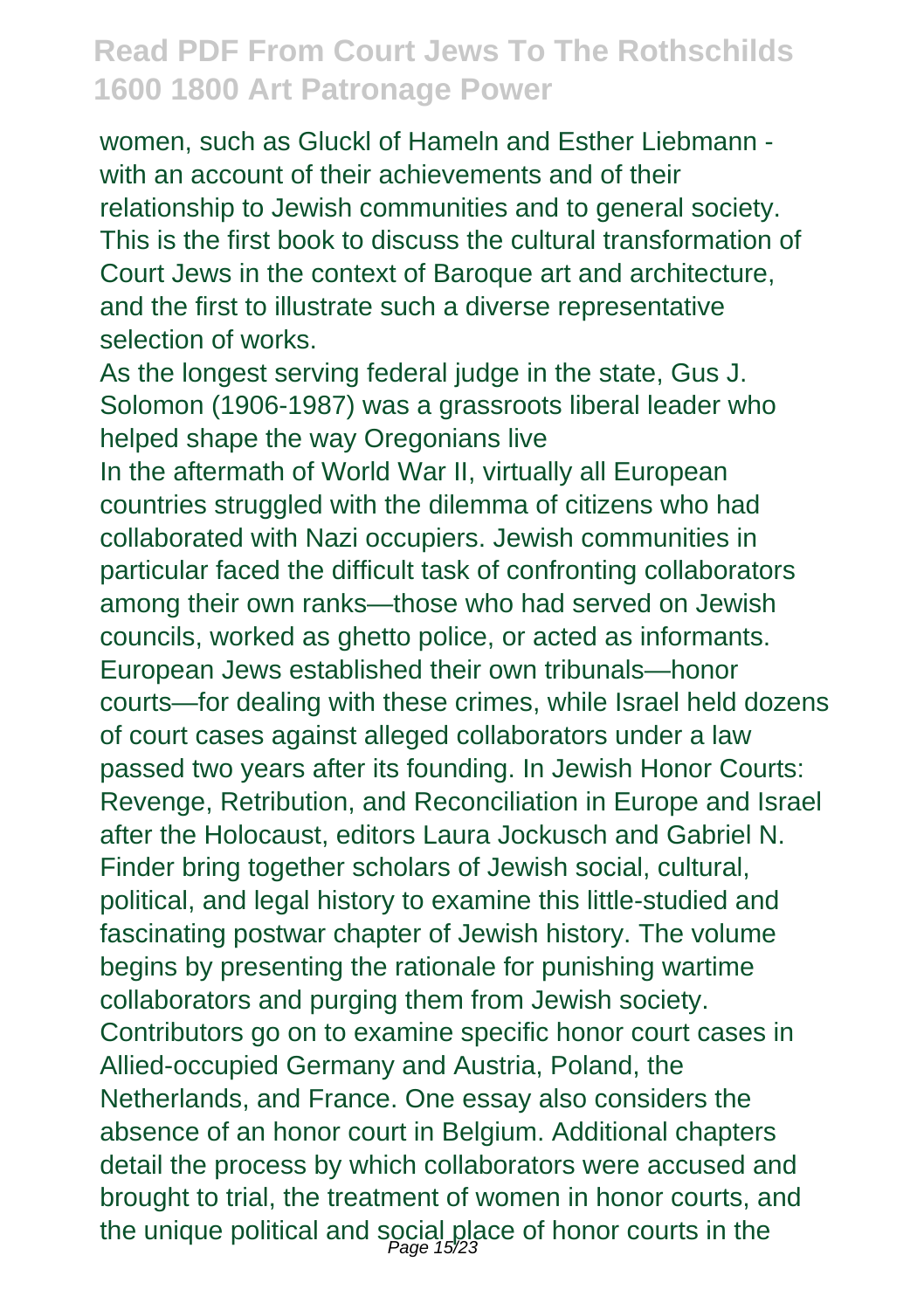nascent state of Israel. Taken as a whole, the essays in Jewish Honor Courts illustrate the great caution and integrity brought to the agonizing task of identifying and punishing collaborators, a process that helped survivors to reclaim their agency, reassert their dignity, and work through their traumatic experiences. For many years, the honor courts have been viewed as a taboo subject, leaving their hundreds of cases unstudied. Jewish Honor Courts uncovers this forgotten chapter of Jewish history and shows it to be an integral part of postwar Jewish rebuilding. Scholars of Jewish, European, and Israeli history as well as readers interested in issues of legal and social justice will be grateful for this detailed volume.

GOLIATH'S HEAD tells of a search for courage and hope amidst crushing oppression. Avi Schneider is a Jewish boy growing up in Russia on the eve of early-twentieth-century revolution. He is nine years old when he meets his own personal devil, Viktor Askinov, a brutal youngster who relishes tormenting Jews. In the following years, Avi is the object of his tormentor's obsession. Fourteen years later in 1905 the Tsar instigates riots - pogroms - against the poor, teeming Jewish villages. Now a husband and father, Avi takes to the barricades to defend his village from the mob coming to kill the men, rape the women, and burn down his village. Armed, he again faces Viktor Askinov, who is leading the mob. But he has been warned that if he kills Viktor Askinov, he puts his beautiful young wife Sara and newborn son Itzhak in deadly peril. Avi must decide this night what he stands for. Is it survival at any cost, for himself and those he loves? Or is it righteous vengeance for his people? Genesis -- Exodus -- Revolution -- New York -- Constitutions -- Statesmanship -- Church and State -- Law and Politics. New historical insights into one of the most infamous episodes in the history of anti-Semitism Joseph Süss<br>Page 16/23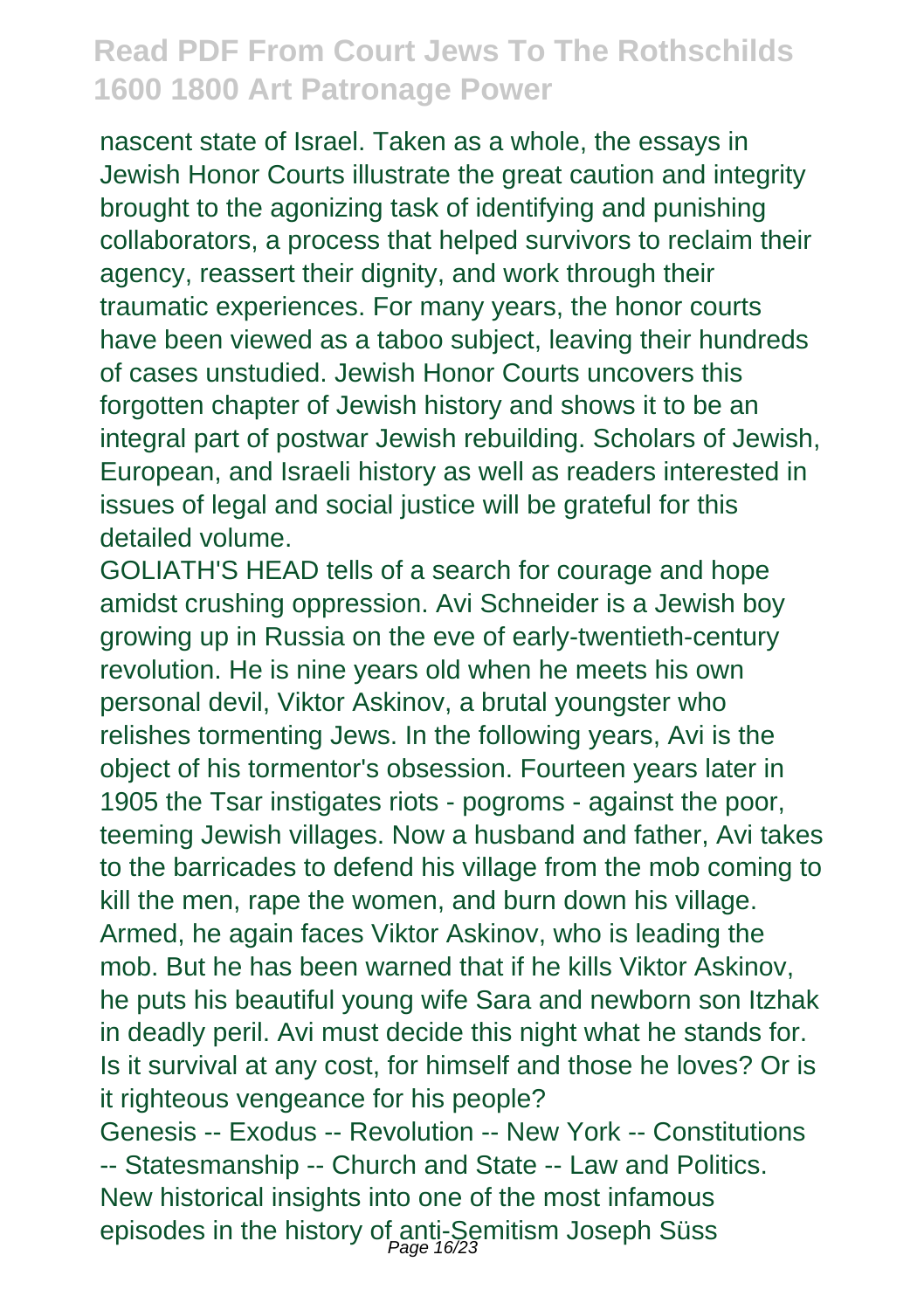Oppenheimer—"Jew Süss"—is one of the most iconic figures in the history of anti-Semitism. In 1733, Oppenheimer became the "court Jew" of Carl Alexander, the duke of the small German state of Württemberg. When Carl Alexander died unexpectedly, the Württemberg authorities arrested Oppenheimer, put him on trial, and condemned him to death for unspecified "misdeeds." On February 4, 1738, Oppenheimer was hanged in front of a large crowd just outside Stuttgart. He is most often remembered today through several works of fiction, chief among them a vicious Nazi propaganda movie made in 1940 at the behest of Joseph Goebbels. Investigating conflicting versions of Oppenheimer's life and death as told by his contemporaries, Yair Mintzker conjures an unforgettable picture of "Jew Süss" in his final days that is at once moving, disturbing, and profound. The Many Deaths of Jew Süss is a masterful work of history and an illuminating parable about Jewish life in the fraught transition to modernity.

By mid-nineteenth century, Meyer Amschel Rothschild's five sons controlled one of the most massive fortunes in Europe. The Rothschild name had become synonymous with the enormous political and social power that often accompanied that wealth, the amassing of which is remarkable considering the painfully modest beginnings of its founder. Born in the unimaginable squalor of Frankfurt's Jewish ghetto (where he chose to spend his entire life), Meyer Rothschild established a small trading and banking business that - despite political, legal, and social constrictions segregating Jews from the outside world -evolved into an empire that included the financial centers of the world. Founder is the story of Meyer Rothschild's times, of the condition of the Jews, of the citystates before they were overrun by Napoleon's troops. It is about the threshold of the modern era, when the world of aristocrats and gentlemen was profoundly influenced by a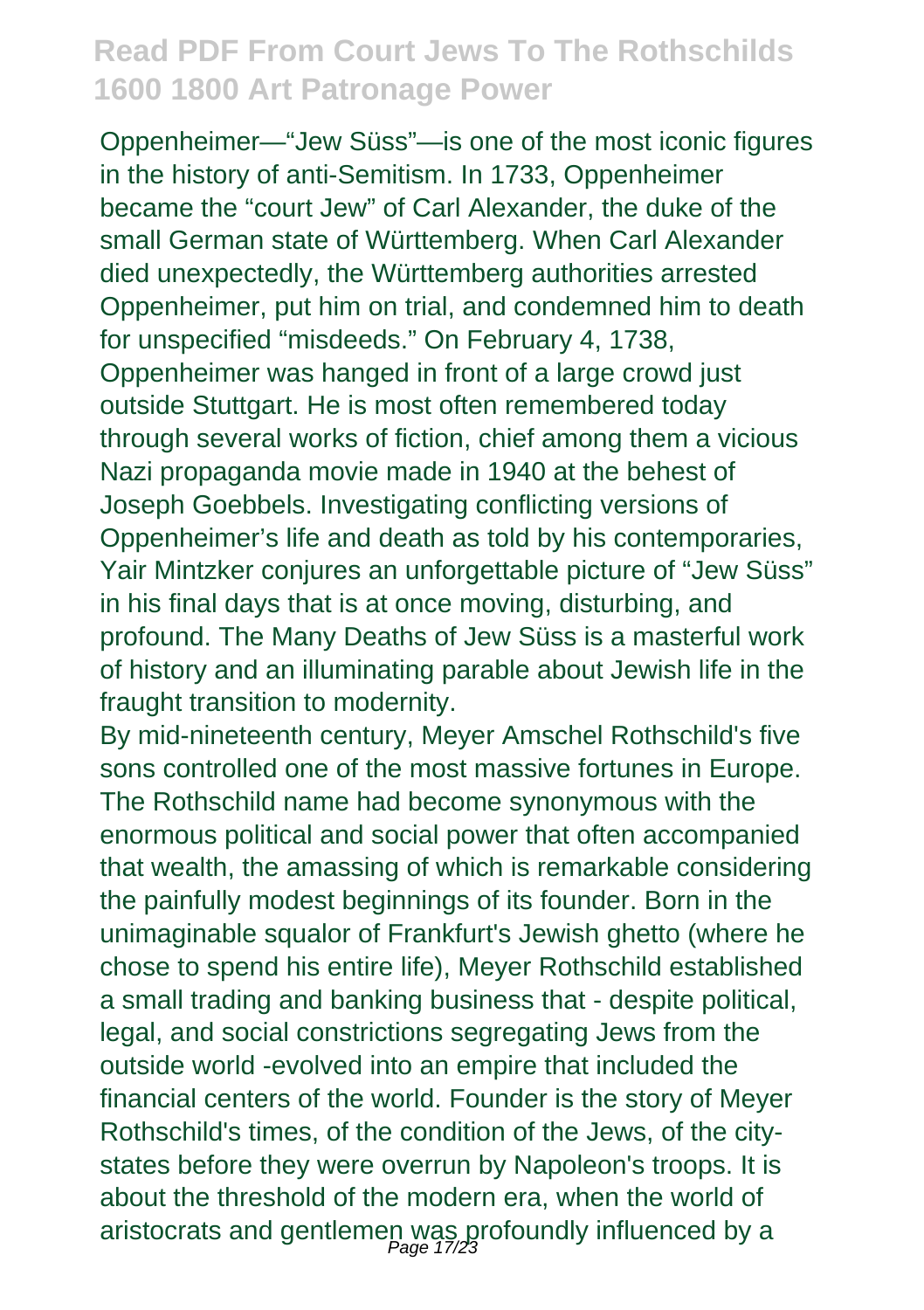shrewd, dedicated, loyal father and his family. Amos Elon's rich and evocative depiction of life in mid-eighteenth-century Europe provides a vivid background against which we come to understand and marvel at the strength and perseverance driving this obviously extraordinary, humble man. 'Elon... has written a terrifically readable biography that does more than illuminate the formerly shadowy figure who served princes in what is now Germany. Through the prism of Mayer Rothschild's life, Mr. Elon gives us a fascinating glimpse into how Europe - and by implication, the New World - made the journey from mercantilism to modern entrepreneurship....Mr. Elon's feat is in chronicling all this with clarity and drama. Founder skillfully weaves history into this story of human endeavour to create a memorable narrative of Mayer Rothschild's time.' Deborah Stead, New York Times Book Review

Reminiscent of Phil Jackson's SACRED HOOPS, Tamir Goodman's Triple Threat explores physical, mental, and spiritual lessons, on and off the court. Tamir Goodman was dubbed "The Jewish Jordan" by SPORTS ILLUSTRATED for the unorthodox combination of basketball prowess and devout faith that he brought with him onto the court as a topranked high school recruit, D-I and professional basketball player. Goodman's book features practical basketball training tips, strategies to contend with the mental side of the game, and game-like scenarios to demonstrate how this advice will pay off on the court. The book also takes readers on a fascinating journey through Goodman's career, a highlight of which includes Goodman making history as the first Jewish player to play D-I and professional basketball while wearing a yarmulke and refraining from playing on the Jewish Sabbath. By weaving the hands-on advice with the intriguing personal stories, Goodman examines the basketball fundamentals of shooting, ball-handling and passing from the physical, mental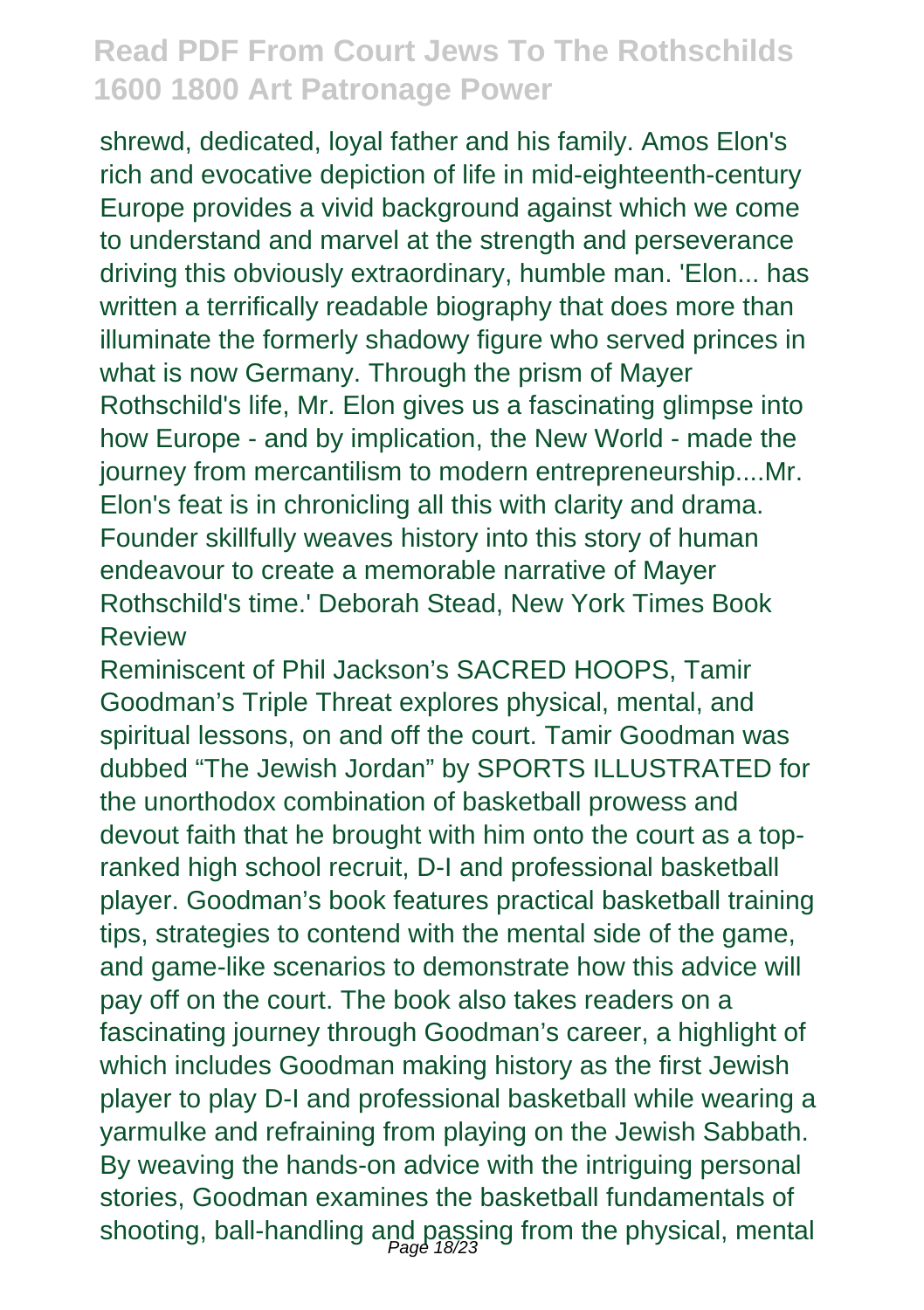and spiritual perspectives and assigns each of these moves a deeper meaning. Goodman uses examples from his career to make the point that adding an individualized spiritual element to physical and mental training can help athletes take their game to the next level, while also helping them to identify and achieve meaningful success on the court and in life. "The nickname 'Jewish Jordan' might roll off the tongue, but Tamir Goodman's journey to realize his basketball dreams was no breeze. I thoroughly enjoyed reliving all the twists and turns through HIS eyes—one of the finest sportsmen and ambassadors that our people have ever known – in this captivating book." —Marc Stein, ESPN NBA Reporter "… an inspiring book with expert basketball advice that is great for players of all levels." —Omri Casspi, Small Forward for the NBA's Cleveland Cavaliers "… a fascinating look at one man's talents on the court, in his soul, and with an ultimate higher purpose. This book is for anyone interested in the skills of serious sportsmanship and the nuances of living an integrated and rich religious life. Tamir takes the concept of athleticism as a meaningful pursuit to the highest and most profound level. What a wonderful, joyful and superbly elegant exploration into the worlds of sports, religion, and life's purpose." —Mayim Bialik, Ph.D., CLEC, Actress—The Big Bang Theory "As a DC area native, I have crystal clear memories of the Jewish Jordan phenomena and the national attention his story created. While he was obviously an exceptional basketball player, it was his unparalleled commitment to his faith that made him so impressive. This book is a refreshing look at what it takes to be successful on and off the court. It is a must read for all players and coaches. I couldn't put it down." —Alan Stein, Professional Basketball Strength & Conditioning Coach "I have had the honor and privilege of watching Tamir Goodman conduct a basketball camp for children, so I have seen him put these words into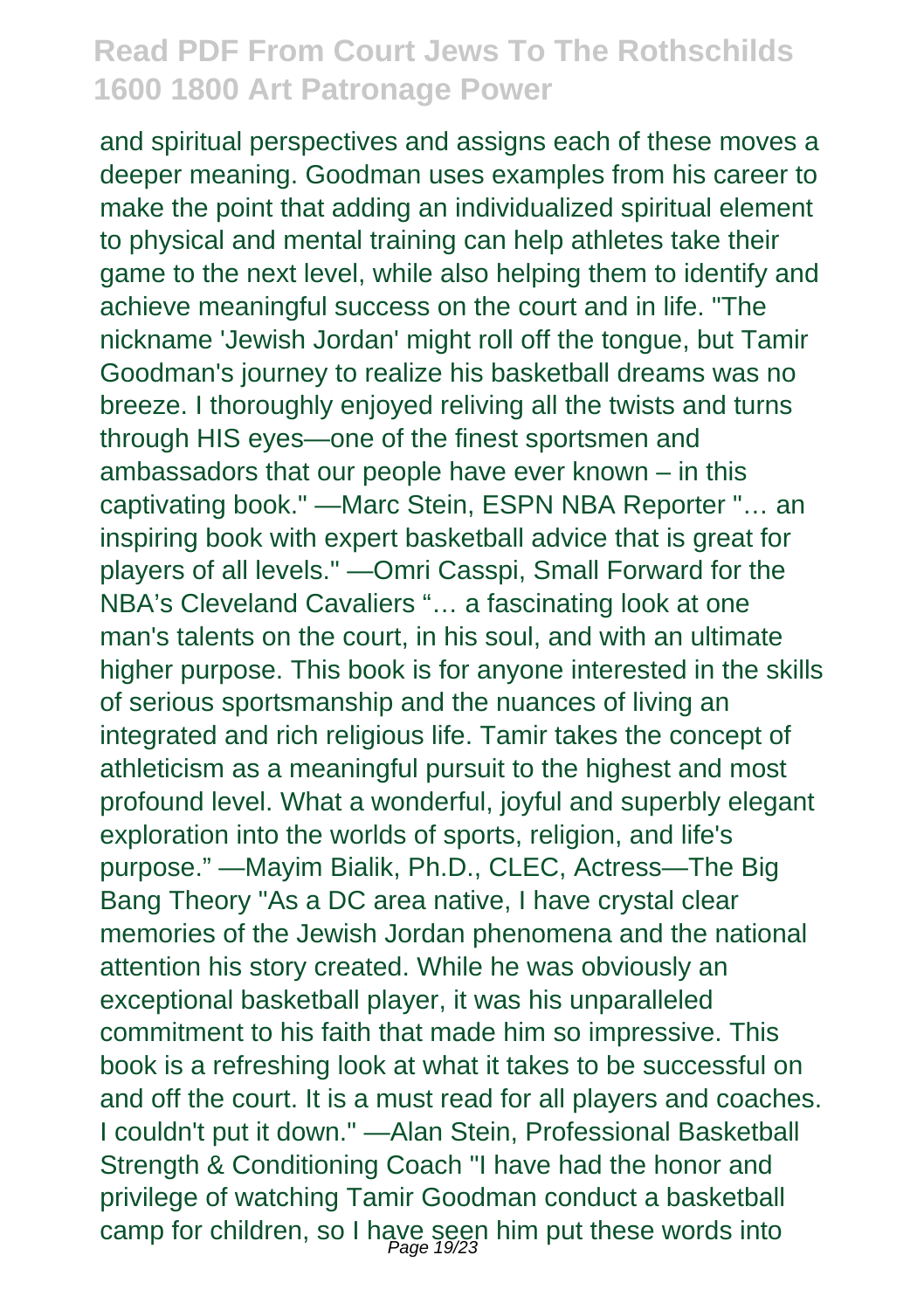action. For all the wonderful advice included in Triple Threat, it is his combined love affair with basketball and Judaism, and his spiritual devotion to both that stands out for me. His playing career was far too short, but his passion for his game—and his God—endures.'' —Mary Schmitt Boyer, sportswriter and President of the Professional Basketball Writers Association

"The eighteenth century was the Jews' first modern century. The deep changes that took place during its course shaped the following generations, and its most prominent voices still reverberate today. In this first volume of his magisterial work, Shmuel Feiner charts the twisting and fascinating world of the first half of the 18th century from the viewpoint of the Jews of Europe. Paying careful attention to life stories, to bright and dark experiences, to voices of protest, to aspirations of reform, and to strivings for personal and general happiness, Feiner identifies the tectonic changes that were taking place in Europe and their unprecedented effects on and among Jews. From the religious and cultural revolution of the Haskalah (Jewish Enlightenment) to the question of whether Jews could be citizens of any nation, Feiner presents a board view of how this century of upheaval altered the map of Europe and the Jews who called it home"--

This book examines the depiction of Jews and Jewishness in modern English law, revealing the role of racial and religious understandings in legal decision-making. It challenges both assumptions about tolerance and neutrality in English law and any simple narrative of anti-Semitism, charting the ambivalent status of Jewish identity in the law.

The period of court absolutism and early capitalism extended from the end of the Renaissance to the Enlightenment. A new world view was created, along with a new type of individual possessing new economic orientations to the marketplace and new social attitudes deriving from such concerns. The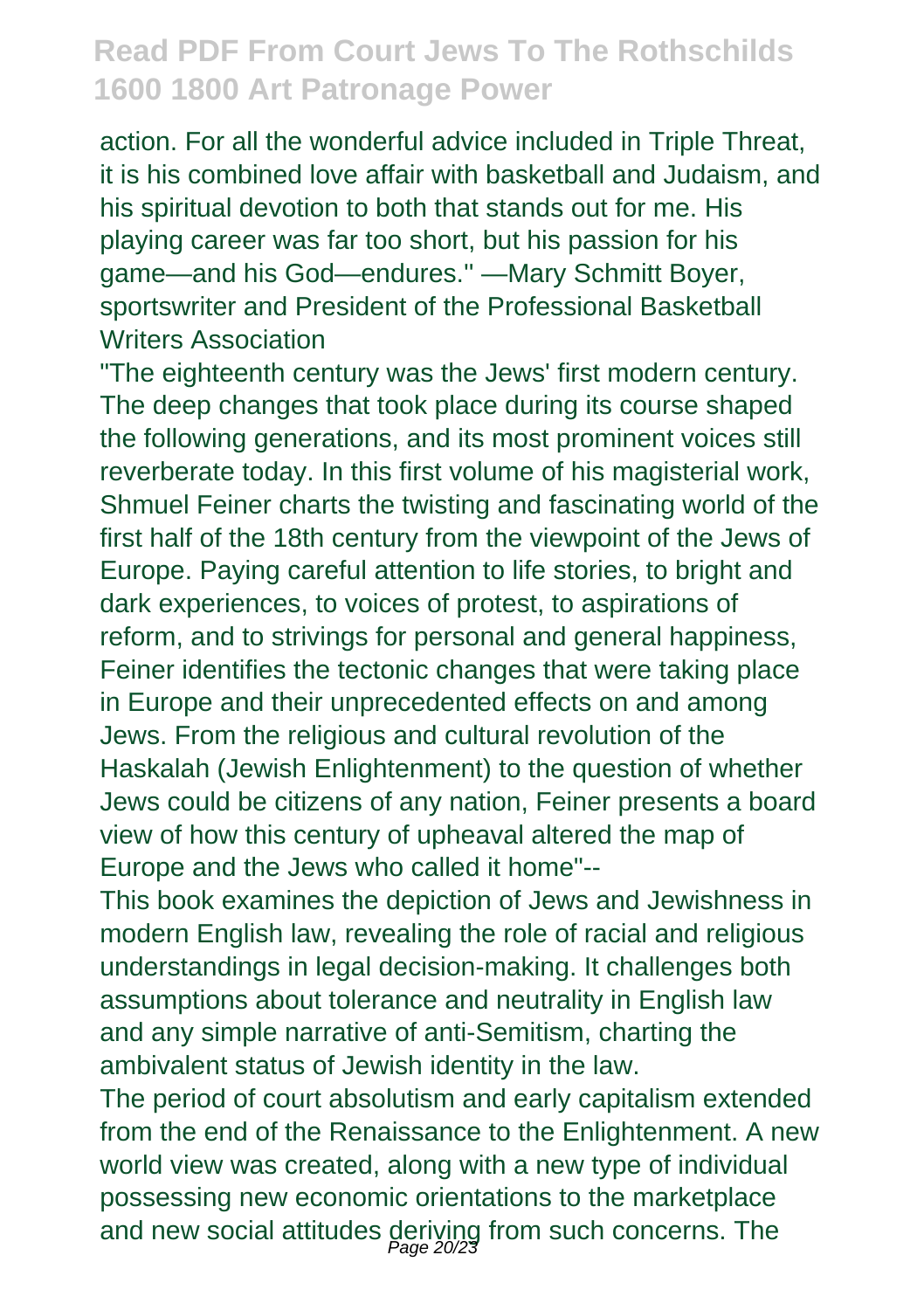unified political and religious world of medieval Europe broke into parts: national differentiation and religious options abounded. The autonomy of the nation-state created a need for new attitudes toward religious minorities, even despised ones such as the Jews. The court Jew phenomenon, as Selma Stern details, was inextricably linked to these larger developments, including the emancipation of Jews as a whole. Dr. Stern's work is an effort to reconstruct this unusual group of Jews who became politically and economically influential and through that mechanism were able to enhance Jewish community life as a whole. In his very existence the court Jew necessarily enlarged, beyond its original meaning, the concept of free expression in European societies.As the dominating idea of defending one church and one emperor collapsed under the weight of the new European system of power balances, a new conception of the Jew developed, one of a transforming agent in economic and political positions. With trade no longer condemned as sinful, collecting interest for loans no longer prohibited, and the merchant no longer compared to a thief, the Jewish money changer and tradesman came to be viewed in a more favorable light. In this new environment, the claims of Christianity remained supreme, but the rights of religious minorities were considered.At the time of the book's initial appearance, the Saturday Review hailed it as a "picturesque work giving evidence of great writing talent." The reviewer went on to note that "Dr. Stern's work provided exhaustive historical background of European Jewry - from 1650 to 1750 - that period during which the modern European genius emerged." Dr. Stern's work relies heavily upon European archives up to 1938, when the advances of Nazism made further work impossible. As a result, what was started in Europe was completed in America.

The period of court absolutism and early capitalism extended<br>Page 21/23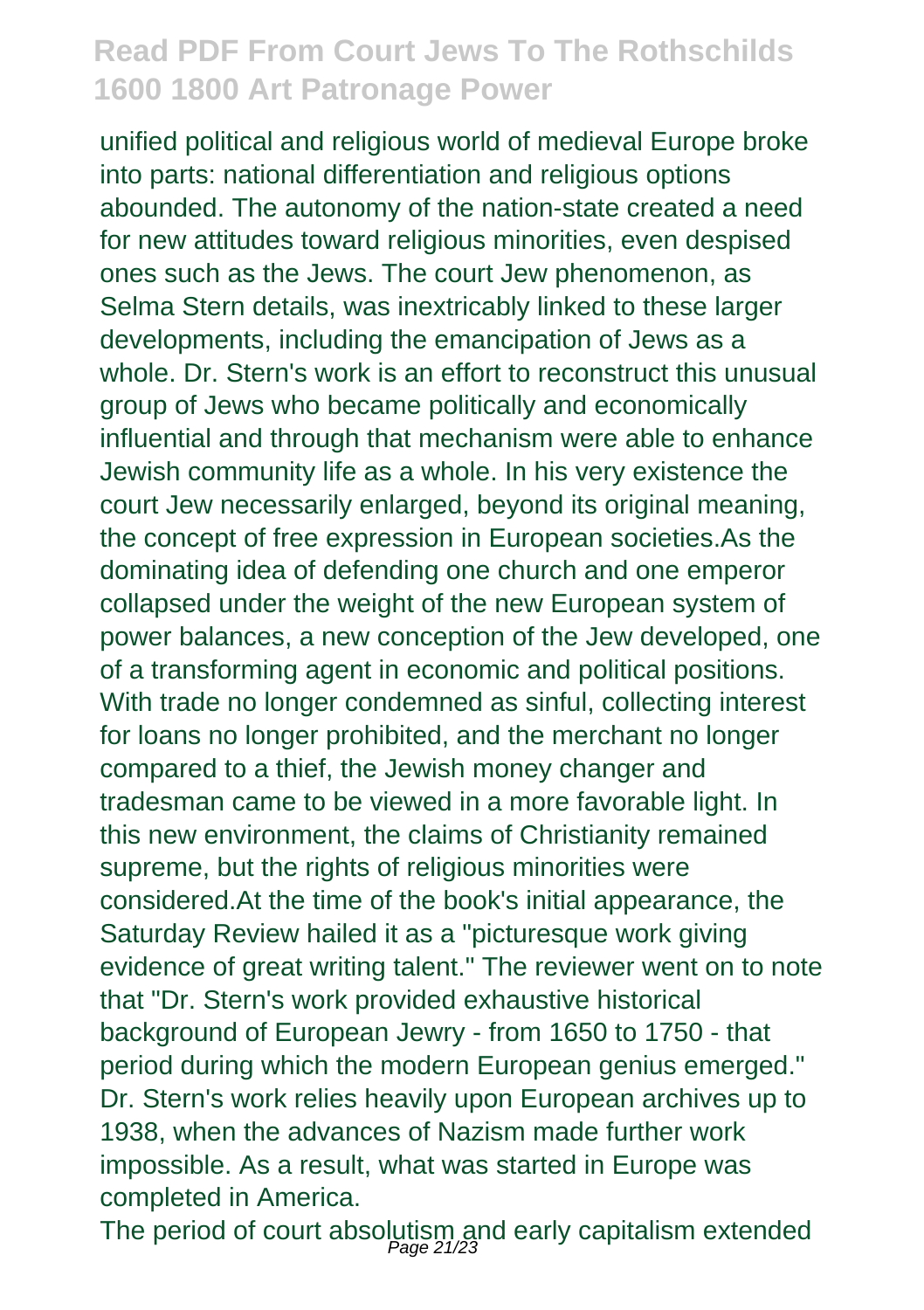from the end of the Renaissance to the Enlightenment. A new world view was created, along with a new type of individual possessing new economic orientations to the marketplace and new social attitudes deriving from such concerns. The unified political and religious world of medieval Europe broke into parts: national differentiation and religious options abounded. The autonomy of the nation-state created a need for new attitudes toward religious minorities, even despised ones such as the Jews. The court Jew phenomenon, as Selma Stern details, was inextricably linked to these larger developments, including the emancipation of Jews as a whole. Dr. Stern's work is an effort to reconstruct this unusual group of Jews who became politically and economically influential and through that mechanism were able to enhance Jewish community life as a whole. In his very existence the court Jew necessarily enlarged, beyond its original meaning, the concept of free expression in European societies. As the dominating idea of defending one church and one emperor collapsed under the weight of the new European system of power balances, a new conception of the Jew developed, one of a transforming agent in economic and political positions. With trade no longer condemned as sinful, collecting interest for loans no longer prohibited, and the merchant no longe'r compared to a thief, the Jewish money changer and tradesman came to be viewed in a more favorable light. In this new environment, the claims of Christianity remained supreme, but the rights of religious minorities were considered. At the time of the book's initial appearance, the Saturday Review hailed it as a "picturesque work giving evidence of great writing talent." The reviewer went on to note that "Dr. Stern's work provided exhaustive historical background of European Jewryâ€"from 1650 to 1750â€"that period during which the modern European genius emerged." Dr. Stern's work relies heavily upon European archives up to